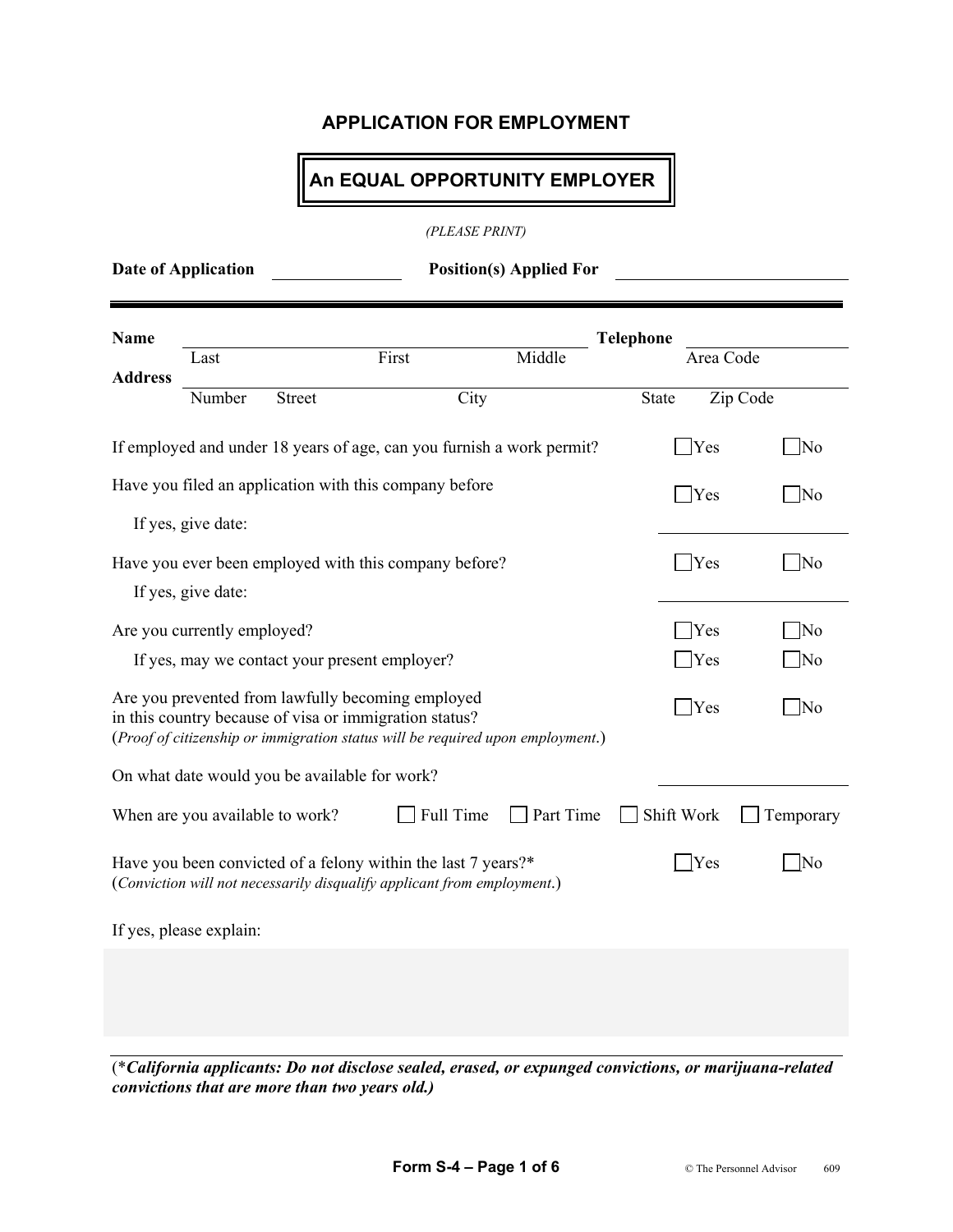#### **EDUCATION:**

|                                                                                                                         | <b>High School</b> |    | <b>Vocational</b><br><b>Training</b> |                |              | College/<br><b>University</b> |              |                         | Graduate/<br>Professional |                |              |                         |              |              |              |                         |
|-------------------------------------------------------------------------------------------------------------------------|--------------------|----|--------------------------------------|----------------|--------------|-------------------------------|--------------|-------------------------|---------------------------|----------------|--------------|-------------------------|--------------|--------------|--------------|-------------------------|
| <b>School Name</b>                                                                                                      |                    |    |                                      |                |              |                               |              |                         |                           |                |              |                         |              |              |              |                         |
| <b>Years Completed/</b><br><b>Degree</b>                                                                                | 9                  | 10 | 11                                   | 12             | $\mathbf{1}$ | $\boldsymbol{2}$              | $\mathbf{3}$ | $\overline{\mathbf{4}}$ | $\mathbf{1}$              | $\overline{2}$ | $\mathbf{3}$ | $\overline{\mathbf{4}}$ | $\mathbf{1}$ | $\mathbf{2}$ | $\mathbf{3}$ | $\overline{\mathbf{4}}$ |
|                                                                                                                         |                    |    |                                      | $\mathbb{R}^2$ |              |                               |              |                         |                           |                |              |                         |              |              |              |                         |
| Diploma/Degree                                                                                                          |                    |    |                                      |                |              |                               |              |                         |                           |                |              |                         |              |              |              |                         |
| <b>Describe Course</b><br>of Study                                                                                      |                    |    |                                      |                |              |                               |              |                         |                           |                |              |                         |              |              |              |                         |
| <b>Describe Specialized</b><br>Training,<br>Apprenticeship,<br><b>Skills and Extra-</b><br><b>Curricular Activities</b> |                    |    |                                      |                |              |                               |              |                         |                           |                |              |                         |              |              |              |                         |

**Honors Received:** 

*State any additional information you feel may be helpful to us in considering your application.*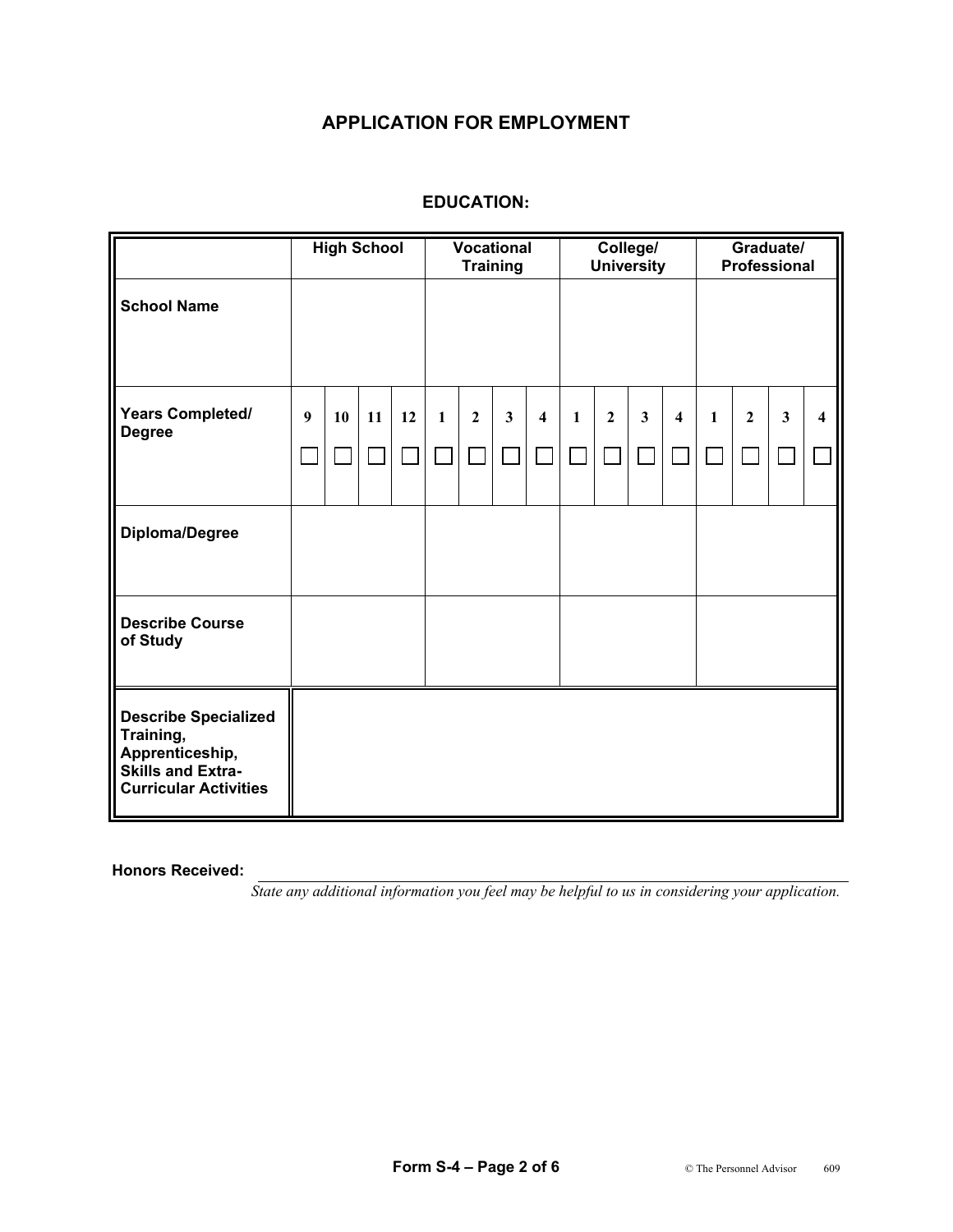List professional, trade, business or civic activities and offices held. (You may exclude memberships that would reveal sex, race, religion, national origin, age, ancestry, disability or other protected status.)

| Give name, address and telephone numbers of three references who are not related to you and are not<br>previous employers. |            |  |  |  |  |  |  |  |
|----------------------------------------------------------------------------------------------------------------------------|------------|--|--|--|--|--|--|--|
| Name:                                                                                                                      | Telephone: |  |  |  |  |  |  |  |
| Address:                                                                                                                   |            |  |  |  |  |  |  |  |
| Name:                                                                                                                      | Telephone: |  |  |  |  |  |  |  |
| Address:                                                                                                                   |            |  |  |  |  |  |  |  |
| Name:                                                                                                                      | Telephone: |  |  |  |  |  |  |  |
| Address:                                                                                                                   |            |  |  |  |  |  |  |  |
|                                                                                                                            |            |  |  |  |  |  |  |  |

### **EMPLOYMENT EXPERIENCE**

Start with your present or last job. Include military service assignments and volunteer activities. (You may exclude organization names that would reveal sex, race, religion, national origin, age, ancestry, disability or other protected status.)

| 1. Employer:               |             |                           | <b>Dates Employed</b> |  |  |  |  |  |
|----------------------------|-------------|---------------------------|-----------------------|--|--|--|--|--|
| <b>Address:</b>            |             | From:                     | To:                   |  |  |  |  |  |
|                            |             |                           |                       |  |  |  |  |  |
| <b>Phone Number:</b>       |             | <b>Hourly Rate/Salary</b> |                       |  |  |  |  |  |
| <b>Job Title:</b>          | Supervisor: | <b>Starting:</b>          | Final:                |  |  |  |  |  |
| <b>Work Performed:</b>     |             |                           |                       |  |  |  |  |  |
| <b>Reason for Leaving:</b> |             |                           |                       |  |  |  |  |  |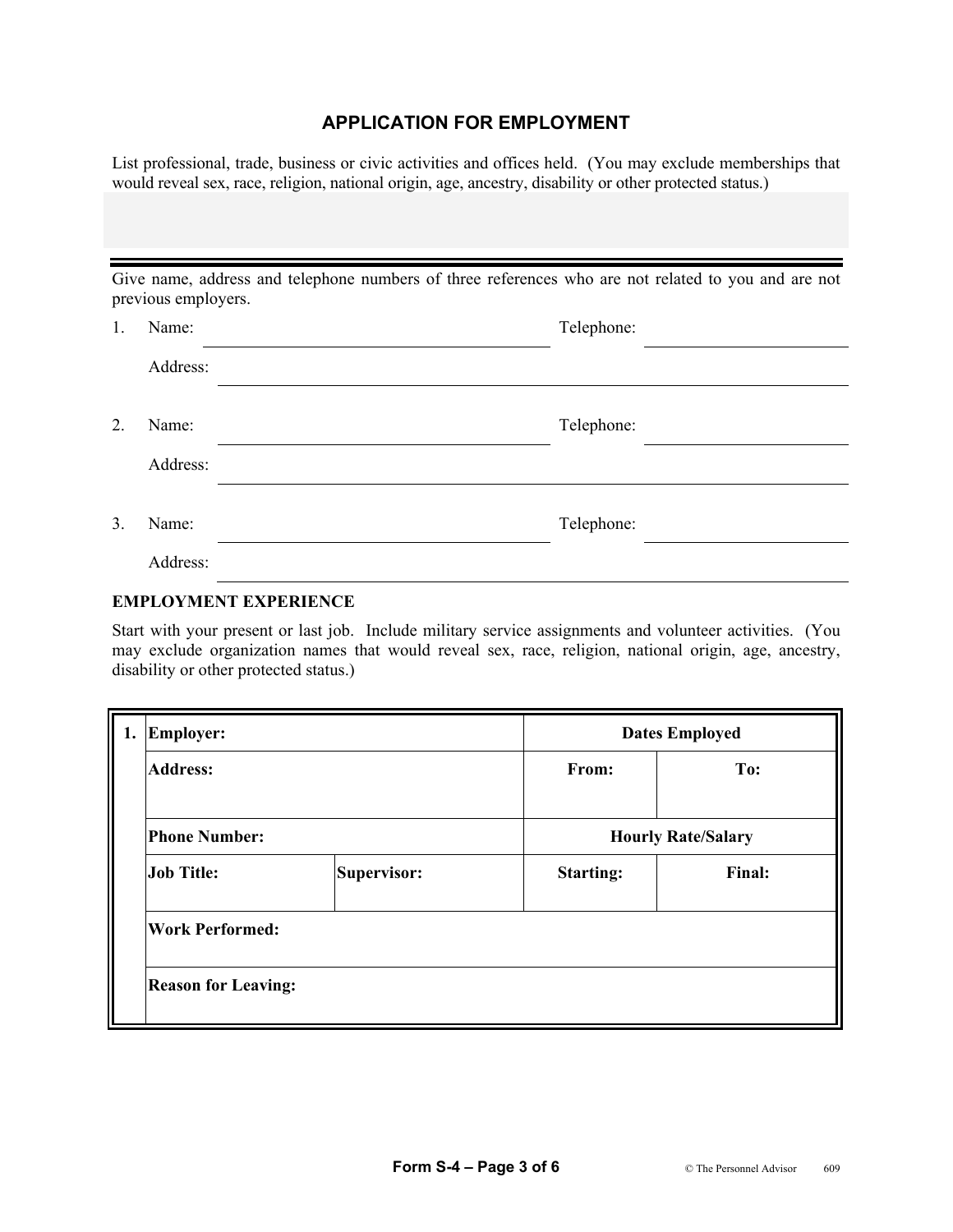| 2.                 | Employer:                  |             |                  | <b>Dates Employed</b>     |  |  |  |  |  |  |
|--------------------|----------------------------|-------------|------------------|---------------------------|--|--|--|--|--|--|
|                    | <b>Address:</b>            |             | From:            | To:                       |  |  |  |  |  |  |
|                    | <b>Phone Number:</b>       |             |                  | <b>Hourly Rate/Salary</b> |  |  |  |  |  |  |
|                    | <b>Job Title:</b>          | Supervisor: | <b>Starting:</b> | Final:                    |  |  |  |  |  |  |
|                    | <b>Work Performed:</b>     |             |                  |                           |  |  |  |  |  |  |
|                    | <b>Reason for Leaving:</b> |             |                  |                           |  |  |  |  |  |  |
| 3.                 | Employer:                  |             |                  | <b>Dates Employed</b>     |  |  |  |  |  |  |
|                    | <b>Address:</b>            |             | From:            | To:                       |  |  |  |  |  |  |
|                    | <b>Phone Number:</b>       |             |                  | <b>Hourly Rate/Salary</b> |  |  |  |  |  |  |
|                    | <b>Job Title:</b>          | Supervisor: | <b>Starting:</b> | Final:                    |  |  |  |  |  |  |
|                    | <b>Work Performed:</b>     |             |                  |                           |  |  |  |  |  |  |
|                    | <b>Reason for Leaving:</b> |             |                  |                           |  |  |  |  |  |  |
| $\boldsymbol{4}$ . | Employer:                  |             |                  | <b>Dates Employed</b>     |  |  |  |  |  |  |
|                    | <b>Address:</b>            |             | From:            | To:                       |  |  |  |  |  |  |
|                    | <b>Phone Number:</b>       |             |                  | <b>Hourly Rate/Salary</b> |  |  |  |  |  |  |
|                    | <b>Job Title:</b>          | Supervisor: | <b>Starting:</b> | Final:                    |  |  |  |  |  |  |
|                    | <b>Work Performed:</b>     |             |                  |                           |  |  |  |  |  |  |
|                    | <b>Reason for Leaving:</b> |             |                  |                           |  |  |  |  |  |  |

*If you need additional space, please continue on a separate sheet of paper.*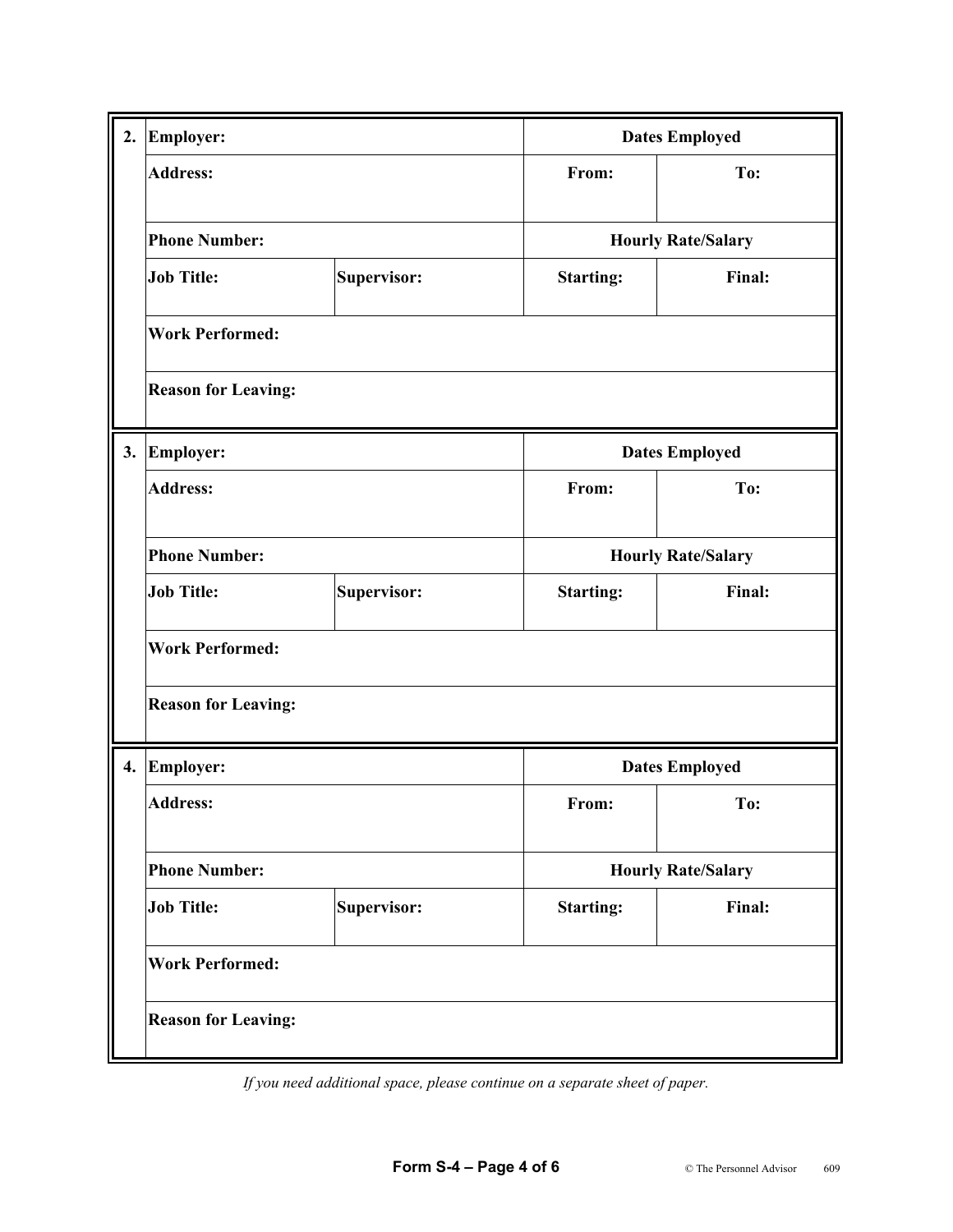#### **Special Skills and Qualifications**

Summarize special skills and qualifications acquired from employment experience or education.

**NOTES:**